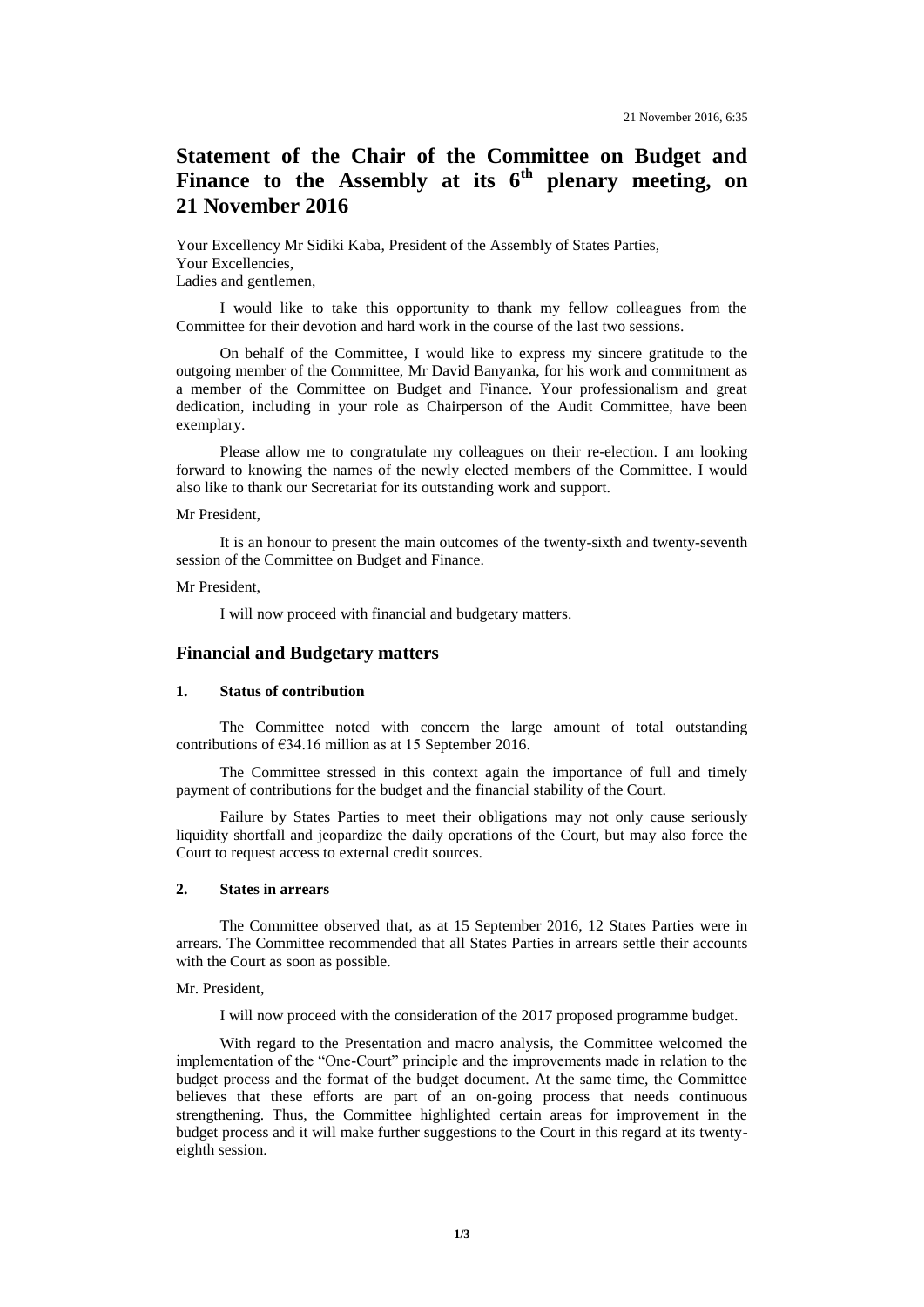During its twenty-seventh session, the Committee considered the proposed programme budget of the Court for 2017 of a total amount of  $E147.25$  million, excluding the interest and the principal repayment (instalments) for the host State loan of  $\epsilon$ 2.99 million. This would represent an increase of  $\epsilon$ 9.86 million (7.2 per cent) over the 2016 approved budget of  $E$ 137.39. The total amount requested when adding the interest payment would amount to  $€150.24$  million.

After reviewing the 2017 proposed programme budget and the justifications provided, the Committee recommended reductions to the proposed increases in the amount of  $€2.65$  million.

## **3. Major Programme I: Judiciary**

The 2017 proposed budget for Major Programme I amounted to  $\epsilon$ 13.2 million, representing an increase of  $\epsilon$ 813 thousand, or 6.5 per cent, against the 2016 approved budget.

The Committee noted that  $\epsilon$ 580 thousand (71 per cent) of this increase is due to the cost for the proposed increase of salary entitlements for the judges. The Committee concluded that the annual remuneration of judges would have to be considered by the Assembly as a policy matter. It is our understanding that discussions have taken place and that Assembly will provide guidance on this issue.

Also, and after rigorous examination of the assumptions of expected judicial developments, the Committee recommended total reductions in the amount of €105 thousand for MP I.

#### **4. Major Programme II: Office of the Prosecutor**

The amount requested for 2017 in MP II was  $\epsilon$ 46.3 million, which represented an increase of  $63.0$  million (7 per cent) against the 2016 approved budget.

The Committee recommended the Assembly to approve the 78 proposed conversions for the OTP, as they meet the requirements for conversions, while noting that such conversions resulted in a significant increase in the number of established posts.

Thus, and after thorough consideration of the resource requests, the Committee was of the view that in light of past expenditure patterns, the OTP could absorb some increases in staff costs.

The Committee accordingly recommended total reductions in the amount of  $E631.5$ thousands in Major Programme II from its original proposed budget.

## **5. Major Programme III: Registry**

The Committee noted the Registry request for  $\epsilon$ 79.6 million for its activities in 2017. This represents an increase of  $66.8$  million (9.4 per cent) against the 2016 approved budget.

The Committee recommended reductions in the amount of  $E1.53$  million for Major Programme III. These reductions include decreases related to staff costs (about  $\epsilon$ 720 thousand), legal aid for the defence ( $E141$  thousand), legal aid for victims ( $E200$  thousand), IT costs ( $\epsilon$ 300 thousand), and travel ( $\epsilon$ 139 thousand).

# **6. Other Major Programmes**

With regard to the other major programmes, total reductions amounted to  $\epsilon$ 386 thousand.

#### **7. Grand total reductions**

Thus, the Committee recommended reductions in the total amount of  $E$ 2.65 million, which would imply an adjusted 2017 proposed programme budget of  $E$ 144.6 million, which